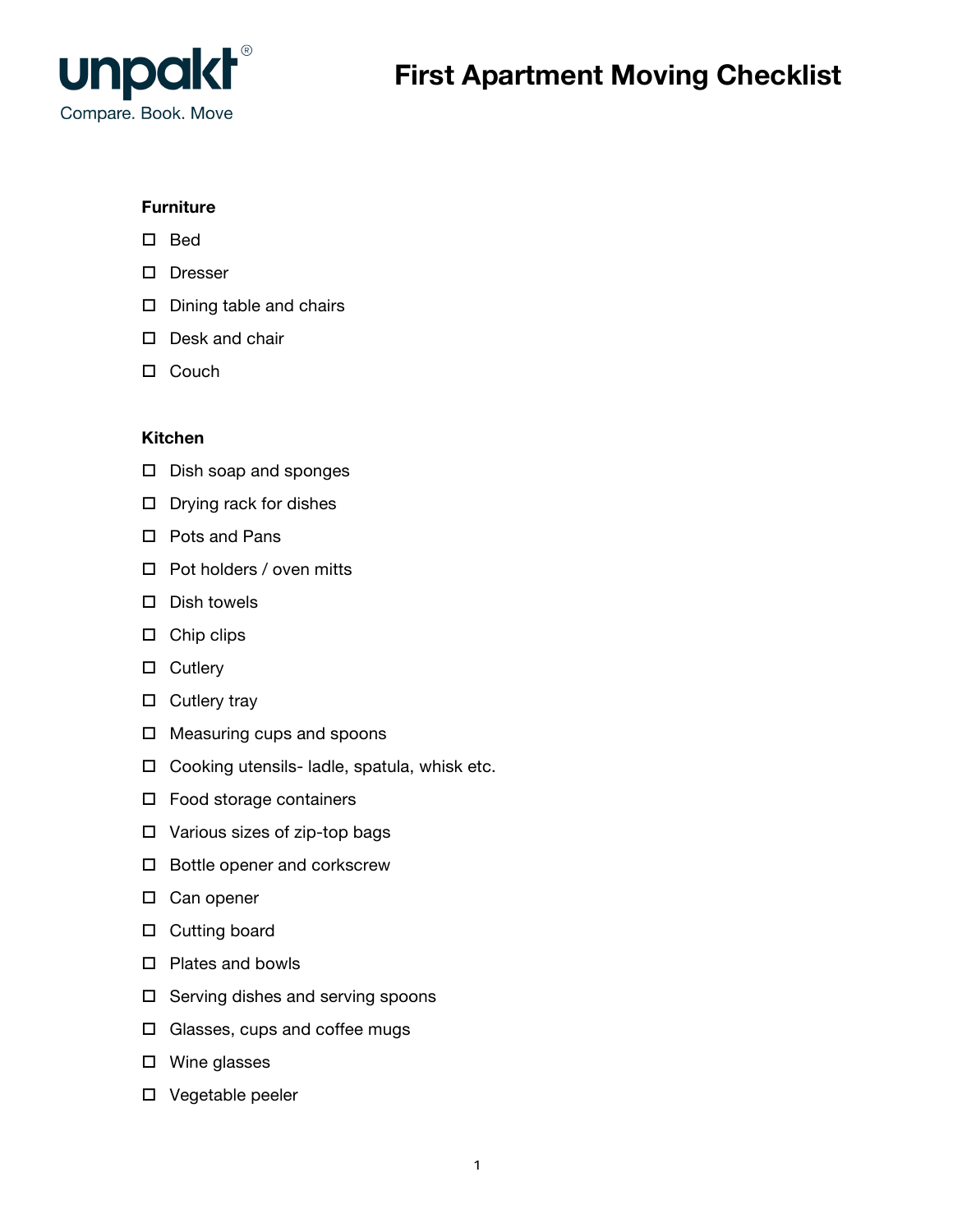

- $\Box$  A high quality knife set
- $\square$  Cookie sheets
- $\square$  Mixing bowls
- $\square$  Blender
- $\square$  Microwave
- $\square$  Toaster or toaster oven
- $\square$  Coffeemaker
- $\square$  Kettle or hotpot
- $\Box$  Aluminum foil, plastic wrap, parchment paper and wax paper
- $\square$  Strainer
- $\square$  Paper towels
- $\square$  Paper towel holder
- $\square$  Garbage bags
- $\square$  Trash and recycling bins
- $\square$  Ice trays
- $\square$  Countertop storage container

#### **Bathroom**

- $\Box$  Hand and bath towels
- $\square$  Washcloths
- $\square$  Shower curtain and liner
- $\square$  Bath mats
- $\square$  Shower caddy
- $\square$  Toiletries
- $\square$  Toothbrush holder
- $\square$  Trash bin
- $\square$  Scale
- $\square$  Toilet seat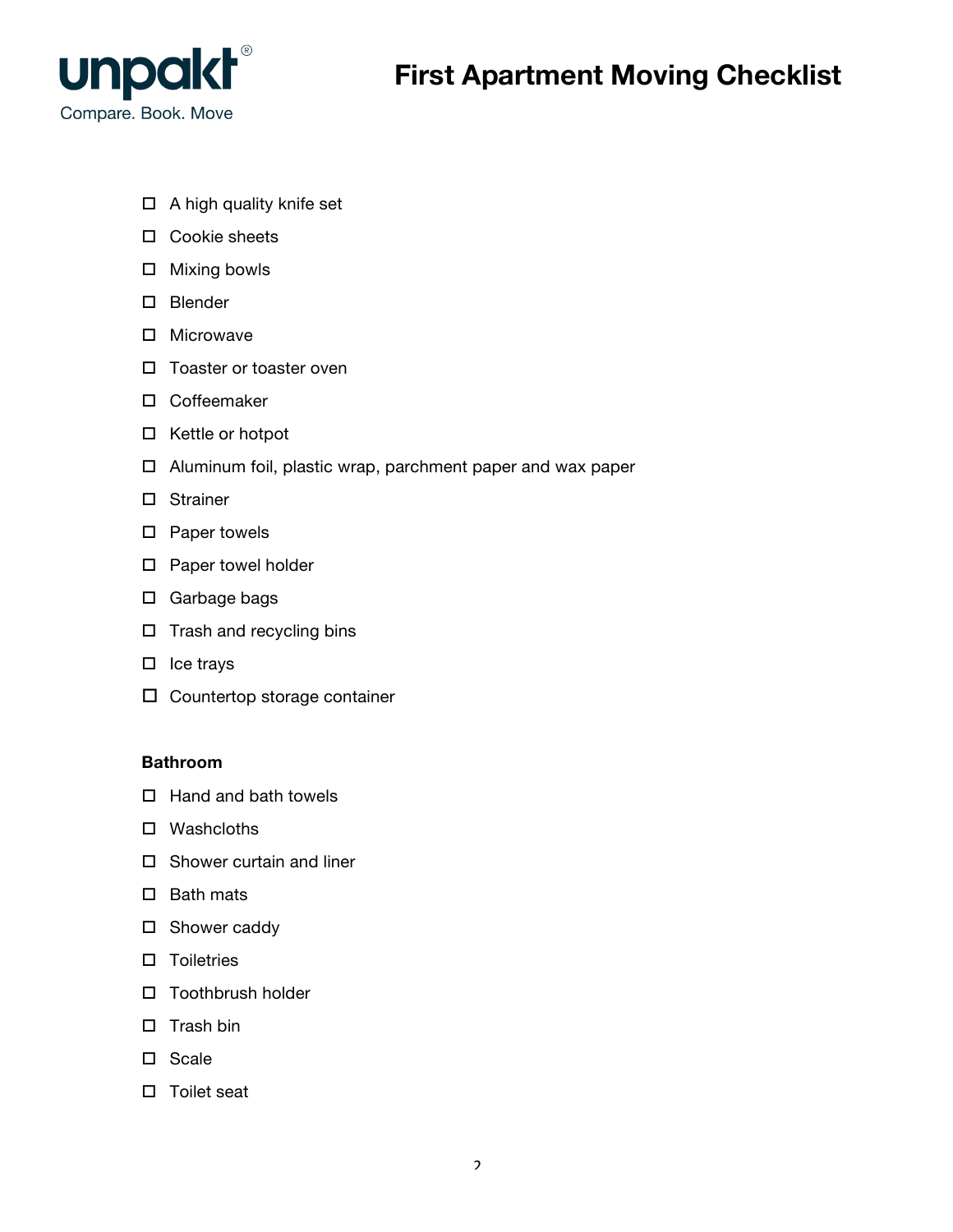

- $\square$  Toilet brush
- $\square$  Toilet plunger
- $\square$  Toilet paper

### **Living Room**

- $\square$  Bookshelves
- $\Box$  TV (and stand or fixtures to hang it)
- $\square$  Lamps
- $\square$  Desk and chair
- $\Box$  Beanbags, cushions and other creative sitting alternatives for friends and guests

### **Bedroom**

You will probably need to start with a bed and a dresser. Provided you have these, here is all the other stuff:

- $\Box$  Mattress- with or without pad, protector and topper
- $\square$  Beddings- sheets, pillowcases
- $\square$  Blankets
- $\square$  Pillows
- $\square$  Hangers
- $\square$  Curtains
- $\square$  Nightstand
- $\square$  Night light
- $\Box$  Alarm clock
- $\square$  Full-length mirror
- $\Box$  Under-bed storage containers
- $\Box$  Closet storage baskets or boxes
- $\square$  Hamper